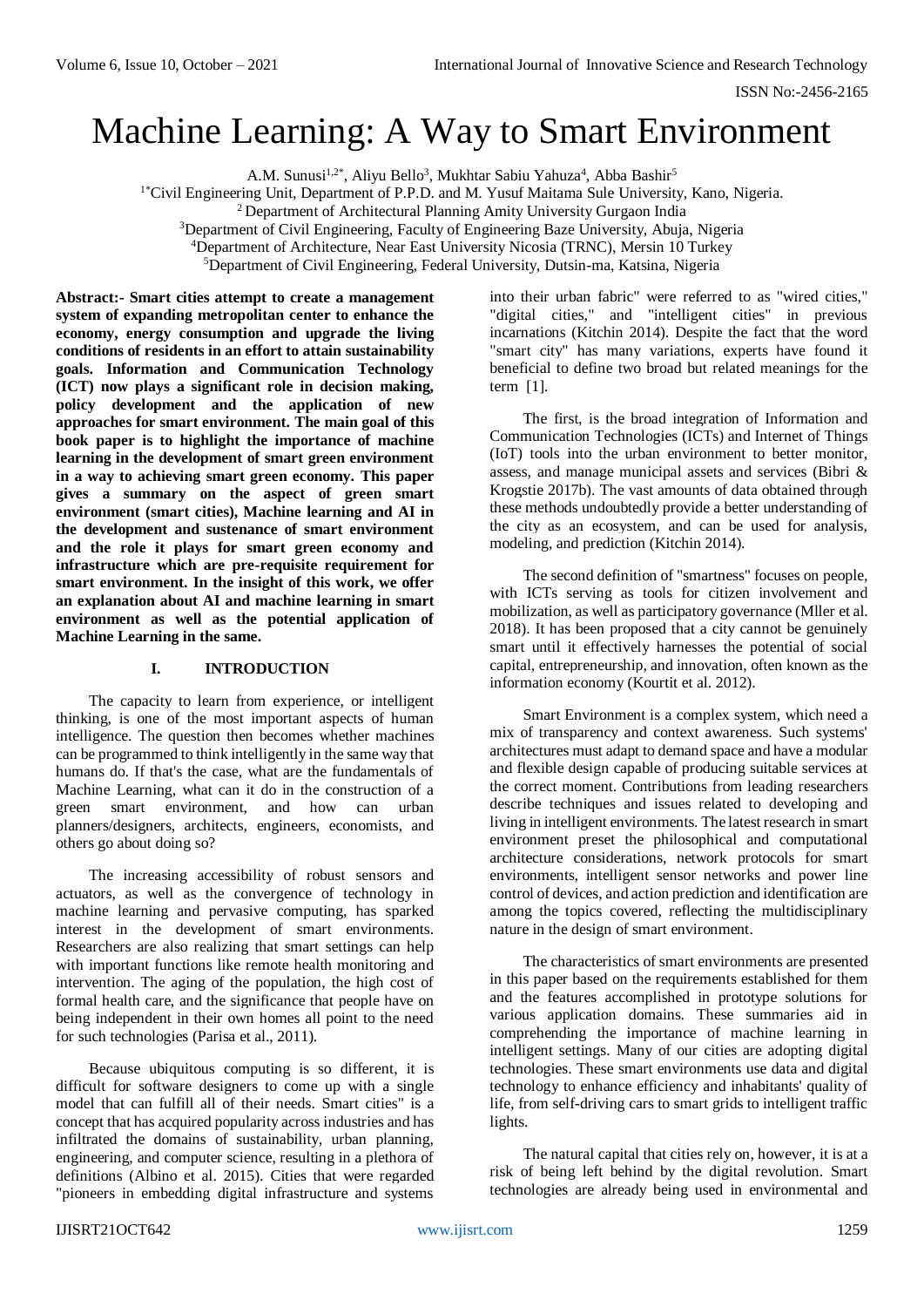resource management, with increasing technological capabilities and recent calls to action for environmental technology investments. Indeed, green infrastructure and natural asset management are barely mentioned in smart environment funding mechanisms and policy initiatives. The majority of European nations and associated partner funding for smart-city projects has been limited to energy, transit and mobility, and ICTs. However, in India's "Smart City mission" aims to create hundred smart cities by implementing "smart solutions" in the areas of e-governance, waste management, water and energy management, and urban mobility. These methods, on the other hand, leave out urban green space and forest management. As a result, the purpose of this paper was to highlight the importance of machine learning in attaining a smart green environment in the digital era.

# **II. MACHINE LEARNING**

Despite the fact that there are numerous definitions of Machine Learning, I prefer a straightforward one. For example, machine learning (ML) can be defined as a collection of techniques that can be used to build a model from data in order to make predictions or take actions to improve a system. Machine learning is an area of AI that deals with the design and development of algorithms for recognizing and making decisions about complicated patterns based on experimental data. Machine-based learning models can be analytical in nature, predicting outcomes, or descriptive in nature, gaining information from data. The original purpose of machine learning techniques was to automate the creation of data for integration into knowledge structures [2]. AI algorithms is of high interest to smart environment builders, the so-called evolutionary computing, has drawn inspiration from biological evolution. These algorithms perform a different type of AI learning enabling machines to make autonomous decisions, adapt to a changing environment and find non-obvious solutions to complex and 'wicked' problems[3]. Machine learning is divided into two categories based on the training resources: supervised and unsupervised learning.

#### *Supervised Learning:*

The AI network is trained to map output data using a mapping function using a set of inputs and targets. The existence of a "teacher" and the input-output data for the instruction are the most important aspects of supervised learning. It is further divided into two categories: regression and classification. Supervised learning includes techniques such as support vector machines, random forecasting, and linear regression[4]–[12].

#### *Unsupervised Learning:*

In unsupervised learning, no direction is provided; instead, an unclassified and unlabeled input dataset is provided for the AI network to train on in order to identify hidden patterns, responses, and distributions. Unsupervised learning challenges include clustering and association, among others. Unsupervised learning techniques such as auto-encoders and k-means are common examples[13].



Fig 1:- Types of machine learning with adopted algorithms.

#### *Big Data*

Because of the expansion of mobile phones, the Internet of Things (IoT), and satellite earth observation technology, to mention a few sources, the rate at which we generate incredibly huge datasets every day (in terms of volume,

variety, and velocity or the "3 Vs of big data") is amazing. That indicates that by 2020, the entire amount of data will have surpassed 44 zettabytes (or 1021 bytes), or 40 times the number of stars in the observable universe.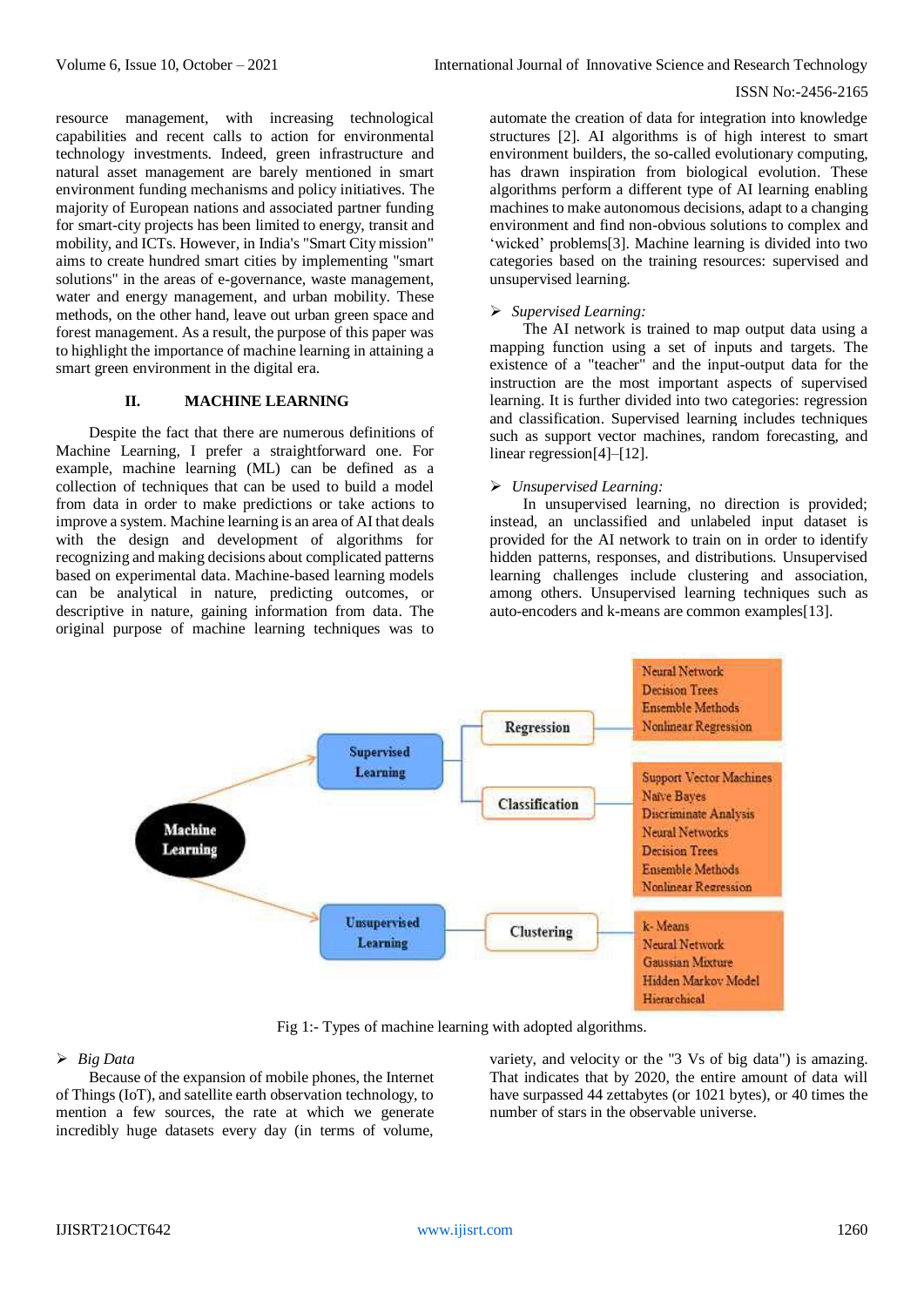

data for predictive actions

Fig 3: City data synchronization, collection and real-time transmission

#### **III. MACHINE LEARNING AND SMART ENVIRONMENT**

AI and machine learning have the potential to transform the way smart environment or cities work in a variety of ways. However, for an AI and ML-based smart city, developing and integrating software and hardware platforms, smart frameworks and algorithms, theoretical planning, and mathematical computing models of ICT infrastructure is critical. This special issue encourages academicians and researchers to share their work that uses AI and machine learning to aid in the creation of smart environment. The availability of intelligent devices via Artificial Intelligence (AI) and Machine Learning (ML) has been critical in the advancement of the smart city idea. You can now create a cyber-physical space with traffic sensors, video cameras, environmental sensors, smart meters, and other devices by combining sharp computing programs with human intelligence.

When numerous people live in the same house, multiclass categorization is required, which is a tough and timeconsuming operation due to the nature of the data. Furthermore, sensor data is constantly noisy and sensitive to a variety of unknown circumstances, such as missing data and defective sensors. To achieve high accuracy classification, it is necessary to identify and understand spatio-temporal correlations between sensor readings[14].

Intelligent green and smart environment (e.g., smart home, smart factory, smart city, smart building, smart parking, smart agriculture, intelligent traffic systems, smart car, etc.) that use pervasive computing, machine learning, artificial intelligence, cognitive sensor systems, wireless and sensor networking to realize cyber and physical components for sensing, reasoning, and controlling the environment are referred to as smart environments. Autonomous agents can play an essential mediating function between human users and the environment in a smart environment. This is especially true when high-level cognitive skills and computational intelligence are utilized to cope with the uncertainties of the complex environment, allowing agents to respond appropriately in a range of situations. System integration, system maintenance, geographical and functional extensibility, social networking, mobile computing, contextaware applications and services, human-in-the-loop modeling and simulation, big data analysis, cloud and edge-based IoT frameworks and environments, field experiments and test beds are all issues that must be addressed in the creation of a smart environment. The primary objective of this Special Issue is to present and debate recent developments in the field of sensor systems, particularly in terms of technologies, architectures, algorithms, and protocols for smart environments, with a focus on real-world applications. Topics that are appropriate include, but are not limited to: Wireless sensor networks (WSN) in smart cities, smart city sewage, water and electricity management, Smart city healthcare service monitoring, smart city education, training and social services, smart transportation system planning, evaluation, and technologies, smart home, smart building and social community networks/infrastructures, big data analytics and machine learning cloud computing for Internet of things, machine learning etc.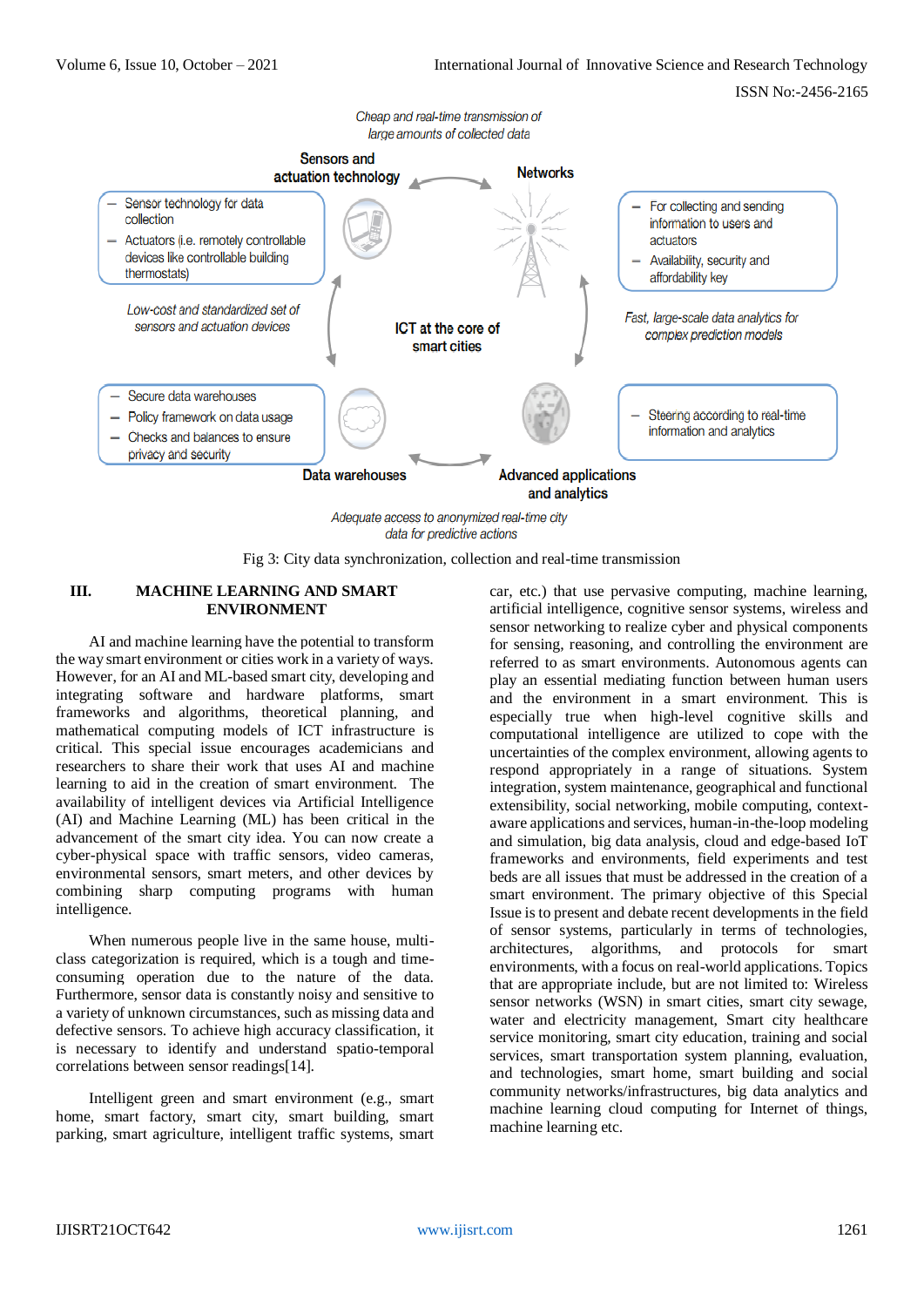

Fig 1: Architecture and components

# **IV. POTENTIAL USES OF MACHINE LEARNING IN SMART ENVIRONMENT**

# *Smart Green Economy and Infrastructure*

The depletion of conventional energy resources, city congestion, increased chemical, physical, and biological pollution, as well as global warming, are the most serious challenges of the twenty-first century, with all of their effects for quality of life. Large settlements, which are characterized by high densities of population and buildings, would be the most affected in this regard; as a result, planners will have to rethink their form and functions in order to meet the needs for a sustainable urban living [15]. Intelligent green growth offers a chance to rethink our economic and smart environment development models as a new paradigm that supports economic development while decreasing environmental degradation and protecting natural resources. The conventional efficiency paradigm is giving way to a broader concept of societal development, one that includes efficiency, fairness, and environmental sustainability[16], [17], [25]–[27], [18]–[24], [24]. Growth Economic efficiency has long been viewed as a distinct goal from equality and environmental goals. In light of the massive social and environmental changes occurring on a global scale, an increasing number of cities have shifted their development strategies to smart policies aimed at sustainable mobility, building energy upgrades, increasing energy production from renewable sources, improving waste management, and implementing ICT infrastructures. The objective is to transform Smart Cities into Smart Communities that can improve the quality of life of its residents by providing a longterm opportunity for cultural, economic, and social progress in a healthy, safe, exciting, and dynamic environment. The primary message of an early copy of an online release on the issue of a green economy' (2011) is that urban development must be substantially modified to enable the transition to a green economy through the aid of modern techniques like

artificial intelligence and machine learning. According to the research, metropolitan regions will soon be home to 50% of the world's population, but they will also account for 60-80% of energy consumption and 75% of carbon emissions[28]. Every city has a unique chance to take a step toward greening the global economy. There are also real possibilities for national and local authorities to decrease carbon emissions and pollution, improve ecosystems, and reduce environmental hazards. It is feasible to promote compact, somewhat densely inhabited cities with a mixed-use urban shape that are more resource-efficient than any other settlement pattern with comparable levels of economic production by taking advantage of the opportunity. Integrated urban and regional planning and design strategies using technology are also available to improve urban transportation, building construction, and the development of urban energy, water, and getting energy from urban waste systems in such a way that they reduce reliance on natural resources and energy consumption in the process of longterm planning[29]–[33].

#### *How Green IT can Resolve the Issue of Sustainability*

To develop a sustainable smart city, it is necessary to employ sustainable technologies. The demand for green IT is heightened by the issue of sustainability. Green IT allows for the development of hardware and software applications that use fewer resources. Green IT's product lifetime idea can help to tackle the problem of rising demand for computer devices. Manufacturing a new computer, for example, will require far more resources than manufacturing new RAM for an existing computer. The generation of hazardous elements such as lead and mercury will be reduced if computer equipment is recycled rather than discarded. Urban regions are responsible for 80% of CO2 emissions. Cities are attempting to reduce CO2 and other greenhouse gas emissions, preserve resources, and provide the foundation for new economic activity by utilizing ICTs and optimization approaches. Despite the fact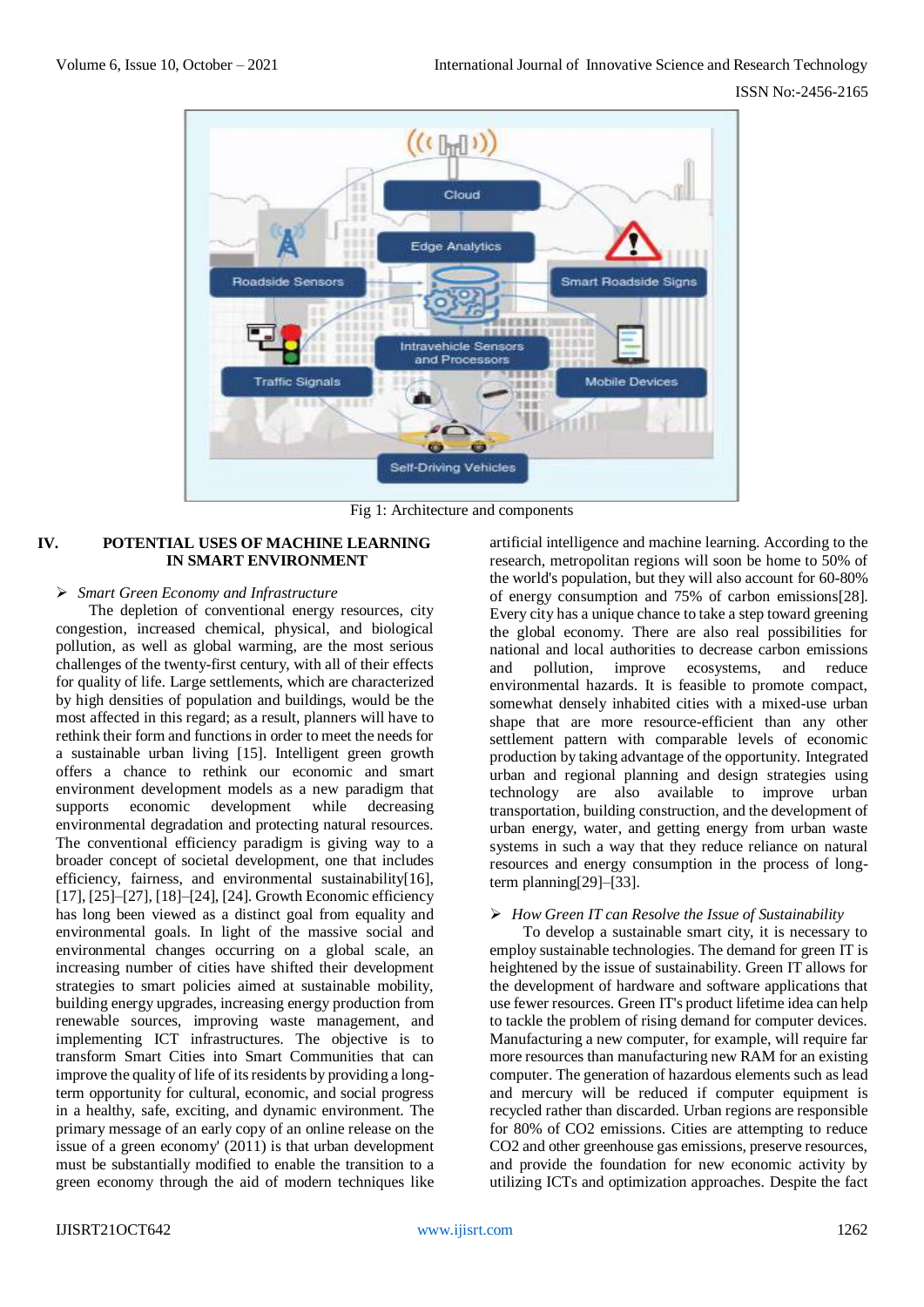that this goal encompasses a variety of sectors, transportation in metropolitan areas is responsible for the majority of CO2 emissions. Better urban design and changes in human habits, both of which are generated and facilitated by new technologies, are seen as potential solutions to this problem [34]. Recycling will minimize the demand for new gadgets and, as a result, energy and resource consumption will be reduced. The usage of a decentralized system can help to minimize CO2 emissions. A decentralized system is an interconnected information system that can provide search results without sending the request to servers around the world.

Cloud computing has established itself as a technology that enables a variety of IT services. As the number of cloudbased IT services and apps grows, data centers with thousands of web servers, storage, and network devices must be built. Cloud data centers (CDC) offer a variety of services to end users, ranging from high-performance computing to large-scale data analytics. Because of the massive scale of cloud data centers, which are set up in multiple geographical locations to serve distributed users, they account for 25% of total IT electricity consumption[35].

Cloud Computing provides a variety of computing services that are accessible over the Internet and provide high availability, increased security, and reduced total cost of ownership. Infrastructure as a service, Platform as a service, Software as a service, Network as a Service, Storage as a Service, Sensor as a Service, and other cloud computing services exist, depending on the type of resources given via them [34]. The Internet of Things (IoT) can improve efficiency, performance, and through put when smart devices migrate outside of the cloud infrastructure environment. Smart cities are residential areas that make systematic efforts to observe for themselves where records and communication technologies are being kept, to accomplish environmental sustainability, urban system authority, better health, knowledge development, and network-driven advancement. Cloud computing can help with energy and resource usage concerns. Large and small organizations alike may migrate their on-premise applications to cloud computing, halving their energy usage and carbon emissions. The world is fast transforming into a smart city. People have gained comfort because to information technology and smart cities, but they have also released dangerous gases that contribute to global warming. Existing and developing technology must be adapted in a way that has the least possible environmental effect. The objective must be to achieve balanced growth from both a social and an environmental standpoint. With the aid of green IT, this aim may be realized. Universities are taking steps to educate students, as well as create and maintain systems that are less harmful to the environment. More applications for employing green IT in all areas of company may be created with more educated and skilled students.

# **V. CONCLUSION**

The world is on its way to becoming a supremely computerized environment, with current era technologies like IoT, machine learning, and artificial intelligence guiding the way. As previously stated, we have discussed how these technologies can be used to plan a smart green environment that is both relaxing and comfortable to live in. Collaboration with digital transformation experts and software testing providers is essential for the successful implementation of new technologies and IoT devices. It is predicted that the knowledge of such specialists would be utilized to the remodeling of various cities throughout the world in the near future. Complex systems characterize smart environments, which necessitate a balance of transparency and context awareness. Such systems' architectures must respond to demand space and incorporate a modular and flexible design capable of producing appropriate services at the right time.

## **REFERENCES**

- [1]. S. A. Nitoslawski, N. J. Galle, C. K. van den Bosc, and J. W. N. Steenberg, "Smarter ecosystems for smarter cities? A review of trends, technologies, and turning points for smart urban forestry," Sustain. Cities Soc., vol. 51, no. August, 2019, doi: 10.1016/j.scs.2019.101770.
- [2]. D. Savic, "ARTIFICIAL INTELLIGENCE," no. August, 2019.
- [3]. "AI and Machine Learning for Smart Cities Call for Papers."
- [4]. Q. B. Pham et al., "Potential of Hybrid Data-Intelligence Algorithms for Multi-Station Modelling of Rainfall," Water Resour. Manag., vol. 33, no. 15, pp. 5067–5087, 2019, doi: 10.1007/s11269-019-02408-3.
- [5]. G. Usman, M. H. Ahmad, R. N. Danraka, and S. I. Abba, "The effect of ethanolic leaves extract of Hymenodictyon floribundun on inflammatory biomarkers: a data-driven approach," Bull. Natl. Res. Cent., vol. 45, no. 1, 2021, doi: 10.1186/s42269-021- 00586-y.
- [6]. S. Idris, M. A. A. Musa, S. I. Haruna, U. U. A. A. G. Usman, and M. I. A. Abba, "Implementation of soft computing models for prediction of flexural strength of pervious concrete hybridized with rice husk ash and calcium carbide waste," Model. Earth Syst. Environ., 2021, doi: 10.1007/s40808-021-01195-4.
- [7]. H. U. Abdullahi, A. G. Usman, and S. I. Abba, "Modelling the Absorbance of a Bioactive Compound in HPLC Method using Artificial Neural Network and Multilinear Regression Methods," vol. 6, no. 2, pp. 362– 371, 2020.
- [8]. G. Usman, S. Işik, and S. I. Abba, "Hybrid dataintelligence algorithms for the simulation of thymoquinone in HPLC method development," J. Iran. Chem. Soc., vol. 18, no. 7, pp. 1537–1549, 2021, doi: 10.1007/s13738-020-02124-5.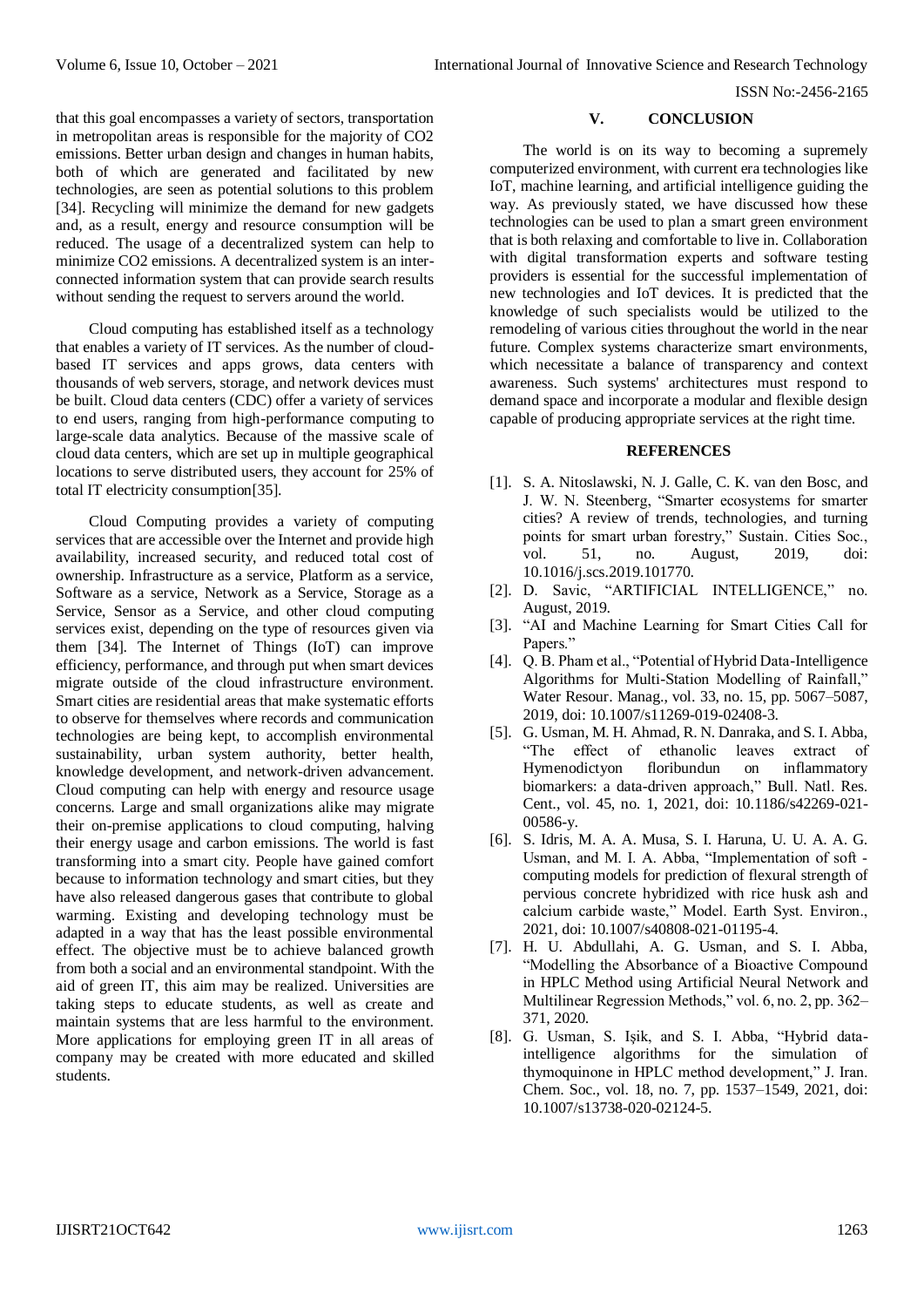- [9]. G. USMAN, S. IŞIK, S. I. ABBA, and F. MERİÇLİ, "Artificial intelligence–based models for the qualitative and quantitative prediction of a phytochemical compound using HPLC method," Turkish J. Chem., vol. 44, no. 5, pp. 1339–1351, 2020, doi: 10.3906/kim-2003- 6.
- [10]. G. Usman, S. Işik, and S. I. Abba, "A Novel Multimodel Data-Driven Ensemble Technique for the Prediction of Retention Factor in HPLC Method Development," Chromatographia, vol. 83, no. 8, pp. 933–945, 2020, doi: 10.1007/s10337-020-03912-0.
- [11]. G. Usman, S. Işik, and S. I. Abba, "A Novel Multimodel Data-Driven Ensemble Technique for the Prediction of Retention Factor in HPLC Method Development," Chromatographia, 2020, doi: 10.1007/s10337-020-03912-0.
- [12]. G. U. Selin and I. S. I. Abba, "A Novel Multi model Data ‑ Driven Ensemble Technique for the Prediction of Retention Factor in HPLC Method Development," Chromatographia, no. 0123456789, 2020, doi: 10.1007/s10337-020-03912-0.
- [13]. H. Varshney, R. A. Khan, U. Khan, and R. Verma, "Approaches of artificial intelligence and machine learning in smart cities: Critical review," IOP Conf. Ser. Mater. Sci. Eng., vol. 1022, no. 1, 2021, doi: 10.1088/1757-899X/1022/1/012019.
- [14]. T. Alshammari, N. Alshammari, M. Sedky, and C. Howard, "Evaluating Machine Learning Techniques for Activity Classification in Smart Home Environments," Int. J. Inf. Commun. Eng., vol. 12, no. February, pp. 72– 78, 2018.
- [15]. G. Manea, "Green Cities Urban Planning Models of the Future," Cities Glob. world Turkey a Theor. Empir. Perspect., no. November, pp. 462–479, 2014.
- [16]. M. Adamu, S. I. H. Salim, I. Malami, M. N. I. S. I. Abba, and Y. E. Ibrahim, "Prediction of compressive strength of concrete incorporated with jujube seed as partial replacement of coarse aggregate : a feasibility of Hammerstein – Wiener model versus support vector machine," Model. Earth Syst. Environ., no. 0123456789, 2021, doi: 10.1007/s40808-021-01301-6.
- [17]. G. Elkiran, V. Nourani, and S. I. Abba, "Multi-step ahead modelling of river water quality parameters using ensemble artificial intelligence-based approach," J. Hydrol., vol. 577, p. 123962, Oct. 2019, doi: 10.1016/j.jhydrol.2019.123962.
- [18]. M. S. Gaya et al., "Estimation of water quality index using artificial intelligence approaches and multi-linear regression," IAES Int. J. Artif. Intell., vol. 9, no. 1, pp. 126–134, 2020, doi: 10.11591/ijai.v9.i1.pp126-134.
- [19]. M. H. Ahmad, A. G. Usman, and S. I. Abba, "Comparative performance of extreme learning machine and Hammerstein–Weiner models for modelling the intestinal hyper-motility and secretory inhibitory effects of methanolic leaf extract of Combretumhypopilinum Diels (Combretaceae)," Silico Pharmacol., vol. 9, no. 1, 2021, doi: 10.1007/s40203- 021-00090-1.
- [20]. V. Nourani, G. Elkiran, and S. I. Abba, "Wastewater treatment plant performance analysis using artificial intelligence - An ensemble approach," Water Sci. Technol., vol. 78, no. 10, pp. 2064–2076, 2018, doi: 10.2166/wst.2018.477.
- [21]. Q. Bao, M. S. Gaya, S. I. Abba, R. A. Abdulkadir, and P. Esmaili, "Modeling of Bunus regional sewage treatment plant using machine learning approaches," vol. 26160, pp. 1–10, 2020, doi: 10.5004/dwt.2020.26160.
- [22]. Q. B. Pham, S. S. Sammen, S. I. Abba, B. Mohammadi, S. Shahid, and R. A. Abdulkadir, "A new hybrid model based on relevance vector machine with flower pollination algorithm for phycocyanin pigment concentration estimation," Environ. Sci. Pollut. Res., vol. 28, no. 25, pp. 32564–32579, 2021, doi: 10.1007/s11356-021-12792-2.
- [23]. G. Elkiran, V. Nourani, and S. I. Abba, "Multi-step ahead modelling of river water quality parameters using ensemble artificial intelligence-based approach," J. Hydrol., vol. 577, no. July, p. 123962, 2019, doi: 10.1016/j.jhydrol.2019.123962.
- [24]. V. Nourani, G. Elkiran, and S. I. Abba, "Wastewater treatment plant performance analysis using artificial intelligence – an ensemble approach," Water Sci. Technol., 2018, doi: 10.2166/wst.2018.477.
- [25]. M. S. Gaya, S. I. Abba, A. M. Abdu, and A. I. Tukur, "Estimation of water quality index using artificial intelligence approaches and multi-linear regression," vol. 9, no. 1, pp. 126–134, 2020, doi: 10.11591/ijai.v9.i1.pp126-134.
- [26]. G. Usman, S. Işik, and S. I. Abba, "Hybrid dataintelligence algorithms for the simulation of thymoquinone in Hybrid data ‑ intelligence algorithms for the simulation of thymoquinone in HPLC method development," J. Iran. Chem. Soc., no. January, 2021, doi: 10.1007/s13738-020-02124-5.
- [27]. R. A. Abdulkadir, S. I. A. Ali, S. I. Abba, and P. Esmaili, "Forecasting of daily rainfall at Ercan Airport Northern Cyprus: a comparison of linear and non-linear models," Desalin. Water Treat., vol. 177, no. May 2019, pp. 297– 305, 2020, doi: 10.5004/dwt.2020.25321.
- [28]. M. S. Pankaja, P. D. Student, and H. N. Nagendra, "Green City Concept – As New Paradigm in Urban Planning," Int. J. Eng. Sci., pp. 55–60, 2015.
- [29]. G. Usman, S. Isik, S. I. Abba, and F. Mericli, "Artificial intelligence based models for the qualitative and quantitative prediction of a phytochemical compound using HPLC method," Turkish J. Chem., vol. 44, no. 5, 2021, doi: 10.3906/kim-2003-6.
- [30]. G. Usman, M. H. Ahmad, N. Danraka, and S. I. Abba, "The effect of ethanolic leaves extract of Hymenodictyon floribundun on inflammatory biomarkers : a data ‑ driven approach," Bull. Natl. Res. Cent., 2021, doi: 10.1186/s42269-021-00586-y.
- [31]. Z. S. A. A.S. Mubarak, Parvaneh Esmaili, M. S. G. , R.A. Abdulkadir, M. Ozsoz, and S. I. A. , Gaurav Saini, "Metro-environmental data approach for the prediction of chemical oxygen demand in new Nicosia wastewater treatment plant," vol. 27049, pp. 1–10, 2021, doi: 10.5004/dwt.2021.27049.